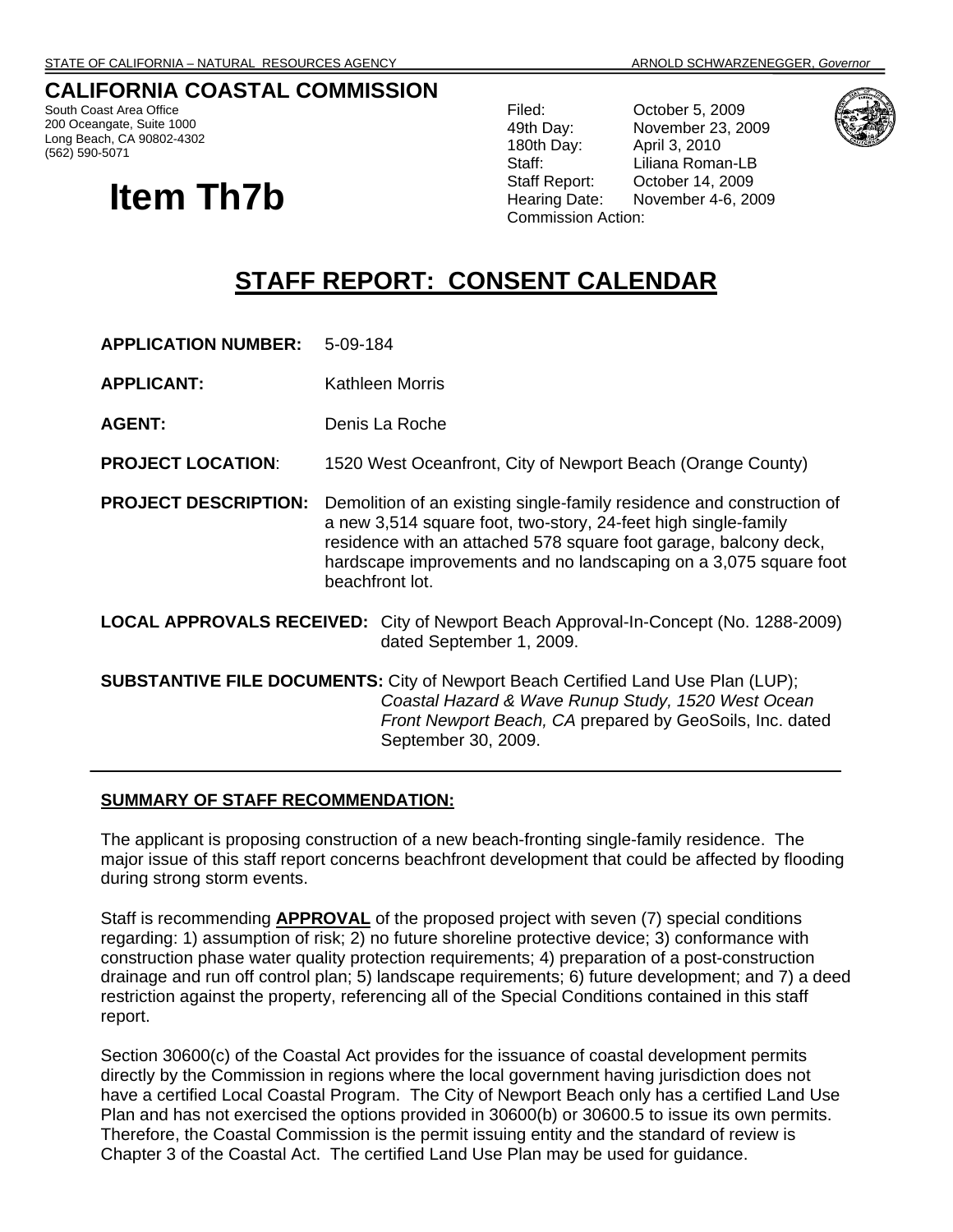#### *5-09-184(Morris) Staff Report–Consent Calendar Page 2 of 17*

# **LIST OF EXHIBITS**

- 1. Location Map
- 2. Assessor's Parcel Map
- 3. Project Plans

# **STAFF RECOMMENDATION:**

Staff recommends that the Commission **APPROVE** the permit application with special conditions.

#### **MOTION:**

*I move that the Commission approve the coastal development permit applications included on the consent calendar in accordance with the staff recommendations.*

Staff recommends a **YES** vote. Passage of this motion will result in approval of all the permits included on the consent calendar. The motion passes only by affirmative vote of a majority of the Commissioners present.

#### **RESOLUTION:**

# **I. APPROVAL WITH CONDITIONS**

The Commission hereby **APPROVES** a coastal development permit for the proposed development and adopts the findings set forth below on grounds that the development as conditioned will be in conformity with the policies of Chapter 3 of the Coastal Act and will not prejudice the ability of the local government having jurisdiction over the area to prepare a Local Coastal Program conforming to the provisions of Chapter 3. Approval of the permit complies with the California Environmental Quality Act because either 1) feasible mitigation measures and/or alternatives have been incorporated to substantially lessen any significant adverse effects of the development on the environment, or 2) there are no further feasible mitigation measures or alternatives that would substantially lessen any significant adverse impacts of the development on the environment.

#### **II. STANDARD CONDITIONS**

- 1. Notice of Receipt and Acknowledgment. The permit is not valid and development shall not commence until a copy of the permit, signed by the permittee or authorized agent, acknowledging receipt of the permit and acceptance of the terms and conditions, is returned to the Commission office.
- 2. Expiration. If development has not commenced, the permit will expire two years from the date this permit is reported to the Commission. Development shall be pursued in a diligent manner and completed in a reasonable period of time. Application for extension of the permit must be made prior to the expiration date.
- 3. Interpretation. Any questions of intent or interpretation of any condition will be resolved by the Executive Director or the Commission.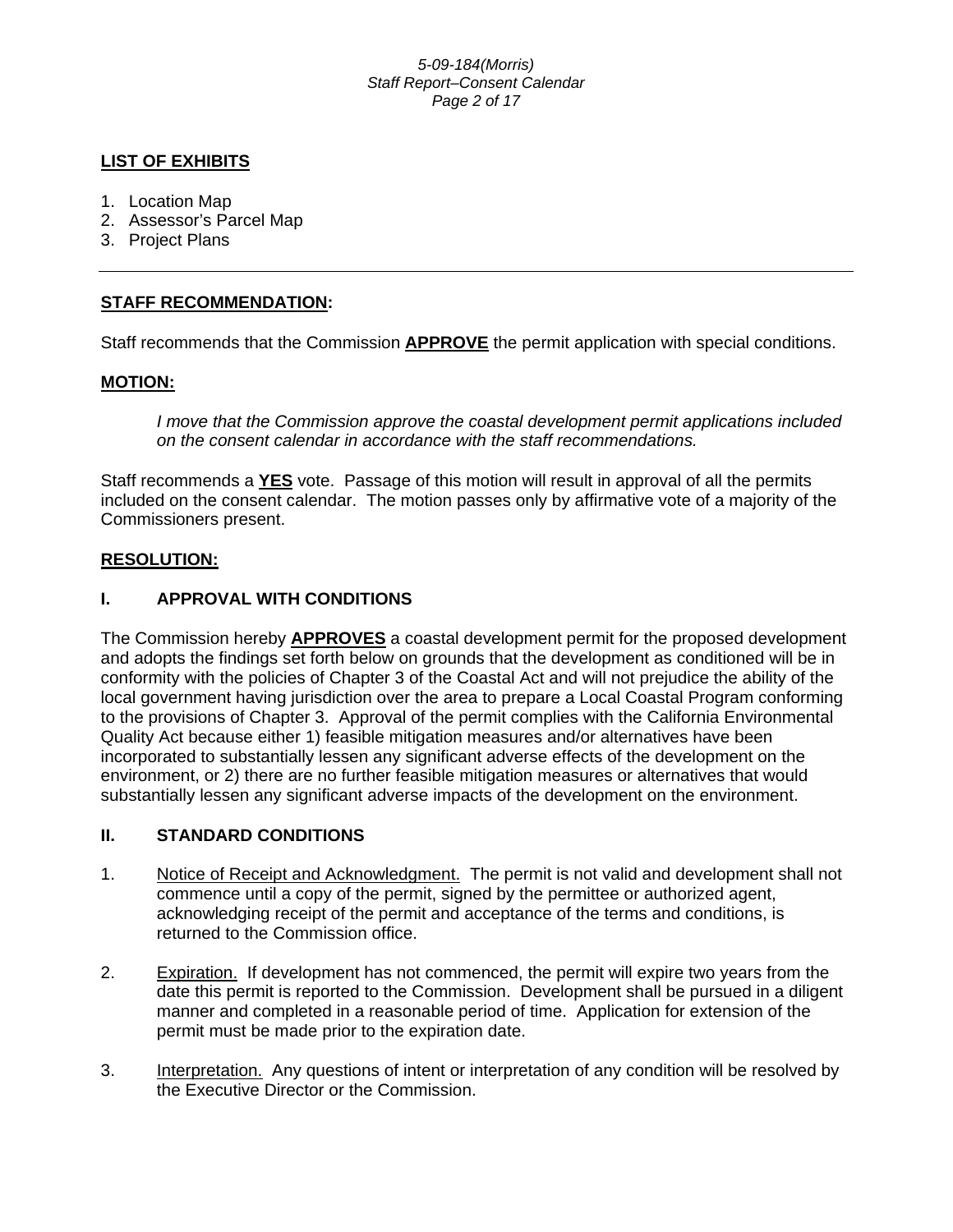#### *5-09-184(Morris) Staff Report–Consent Calendar Page 3 of 17*

- 4. Assignment. The permit may be assigned to any qualified person, provided assignee files with the Commission an affidavit accepting all terms and conditions of the permit.
- 5. Terms and Conditions Run with the Land. These terms and conditions shall be perpetual, and it is the intention of the Commission and the permittee to bind all future owners and possessors of the subject property to the terms and conditions.

# **III. SPECIAL CONDITIONS**

#### **1. Assumption of Risk, Waiver of Liability and Indemnity**

By acceptance of this permit, the applicant acknowledges and agrees (i) that the site may be subject to hazards from flooding, wave uprush and sea level rise; (ii) to assume the risks to the applicant and the property that is the subject of this permit of injury and damage from such hazards in connection with this permitted development; (iii) to unconditionally waive any claim of damage or liability against the Commission, its officers, agents, and employees for injury or damage from such hazards; and (iv) to indemnify and hold harmless the Commission, its officers, agents, and employees with respect to the Commission's approval of the project against any and all liability, claims, demands, damages, costs (including costs and fees incurred in defense of such claims), expenses, and amounts paid in settlement arising from any injury or damage due to such hazards.

# **2. No Future Shoreline Protective Device**

- A. By acceptance of this permit, the applicant agrees, on behalf of himself and all other successors and assigns, that no shoreline protective device(s) shall ever be constructed to protect the development approved pursuant to Coastal Development Permit No. 5-09-184 including, but not limited to, the residence, garage, foundations, and patio, and any future improvements, in the event that the development is threatened with damage or destruction from waves, erosion, storm conditions, sea level rise, or other natural hazards in the future. By acceptance of this permit, the applicant hereby waives, on behalf of himself and all successors and assigns, any rights to construct such devices that may exist under Public Resources Code Section 30235.
- B. By acceptance of this permit, the applicant further agrees, on behalf of himself and all successors and assigns, that the landowner(s) shall remove the development authorized by this permit, including the residence, garage, foundations, and patio, if any government agency has ordered that the structure is not to be occupied due to any of the hazards identified above. In the event that portions of the development fall to the beach before they are removed, the landowner(s) shall remove all recoverable debris associated with the development from the beach and ocean and lawfully dispose of the material in an approved disposal site. Such removal shall require a coastal development permit.

#### **3. Storage of Construction Materials, Mechanized Equipment and Removal of Construction Debris**

The permittee shall comply with the following construction-related requirements: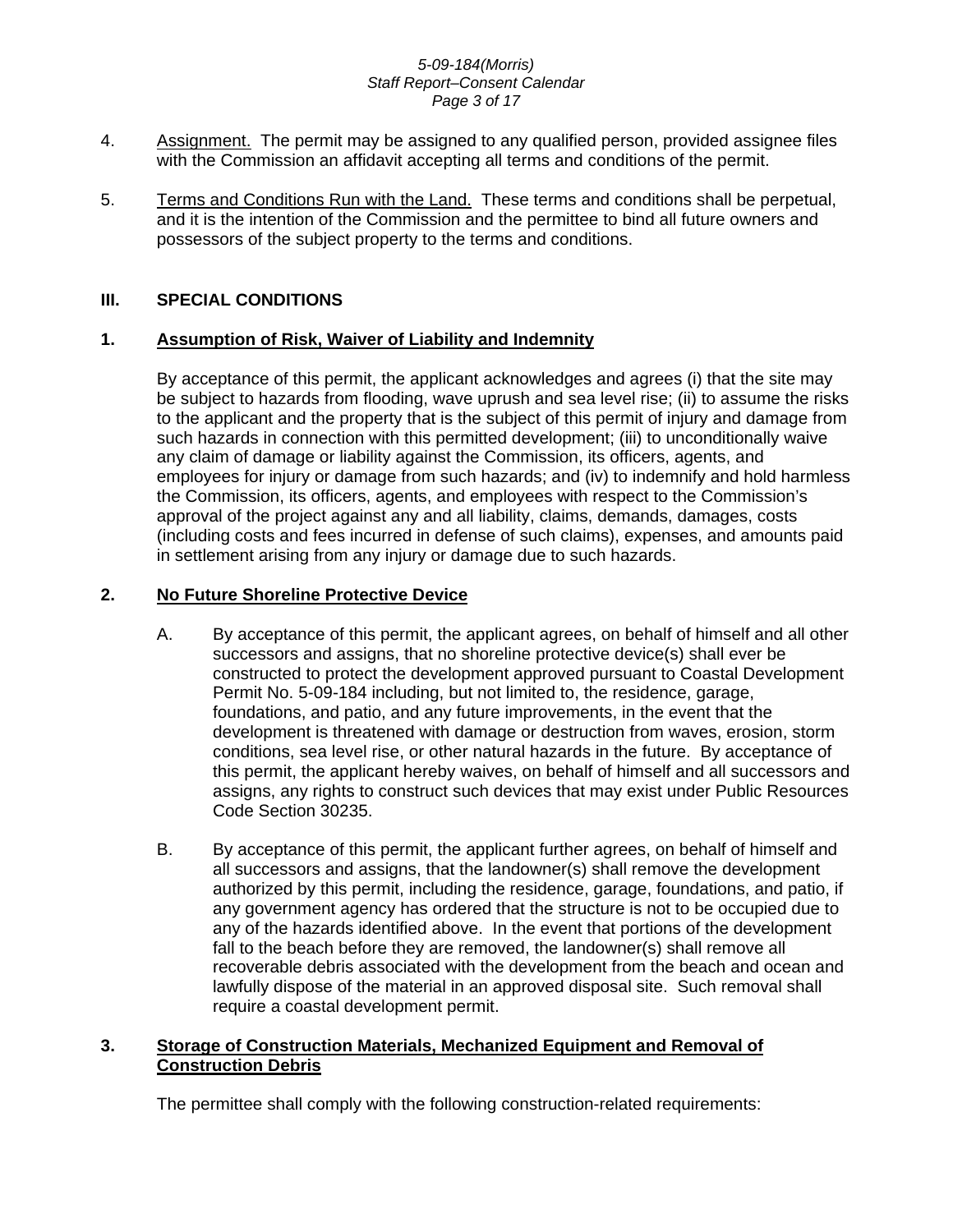#### *5-09-184(Morris) Staff Report–Consent Calendar Page 4 of 17*

- (a) No demolition or construction materials, debris, or waste shall be placed or stored where it may enter sensitive habitat, receiving waters or a storm drain, or be subject to wave, wind, rain, or tidal erosion and dispersion.
- (b) No demolition or construction equipment, materials, or activity shall be placed in or occur in any location that would result in impacts to environmentally sensitive habitat areas, streams, wetlands or their buffers.
- (c) Any and all debris resulting from demolition or construction activities shall be removed from the project site within 24 hours of completion of the project.
- (d) Demolition or construction debris and sediment shall be removed from work areas each day that demolition or construction occurs to prevent the accumulation of sediment and other debris that may be discharged into coastal waters.
- (e) All trash and debris shall be disposed in the proper trash and recycling receptacles at the end of every construction day.
- (f) The applicant shall provide adequate disposal facilities for solid waste, including excess concrete, produced during demolition or construction.
- (g) Debris shall be disposed of at a legal disposal site or recycled at a recycling facility. If the disposal site is located in the coastal zone, a coastal development permit or an amendment to this permit shall be required before disposal can take place unless the Executive Director determines that no amendment or new permit is legally required.
- (h) All stock piles and construction materials shall be covered, enclosed on all sides, shall be located as far away as possible from drain inlets and any waterway, and shall not be stored in contact with the soil.
- (i) Machinery and equipment shall be maintained and washed in confined areas specifically designed to control runoff. Thinners or solvents shall not be discharged into sanitary or storm sewer systems.
- (j) The discharge of any hazardous materials into any receiving waters shall be prohibited.
- (k) Spill prevention and control measures shall be implemented to ensure the proper handling and storage of petroleum products and other construction materials. Measures shall include a designated fueling and vehicle maintenance area with appropriate berms and protection to prevent any spillage of gasoline or related petroleum products or contact with runoff. The area shall be located as far away from the receiving waters and storm drain inlets as possible.
- (l) Best Management Practices (BMPs) and Good Housekeeping Practices (GHPs) designed to prevent spillage and/or runoff of demolition or construction-related materials, and to contain sediment or contaminants associated with demolition or construction activity, shall be implemented prior to the on-set of such activity
- (m) All BMPs shall be maintained in a functional condition throughout the duration of construction activity.

# **4. Drainage And Polluted Runoff Control Plan**

 A. Prior to issuance of the Coastal Development Permit, the permittee shall submit for the review and approval of the Executive Director, two (2) copies of a final Drainage and Runoff Control Plan, including supporting calculations. The plan shall be prepared by a licensed civil engineer or qualified licensed professional and shall incorporate Best Management Practices (BMPs) including site design and source control measures designed to control pollutants and minimize the volume and velocity of stormwater and dry weather runoff leaving the developed site. In addition to the specifications above, the consulting civil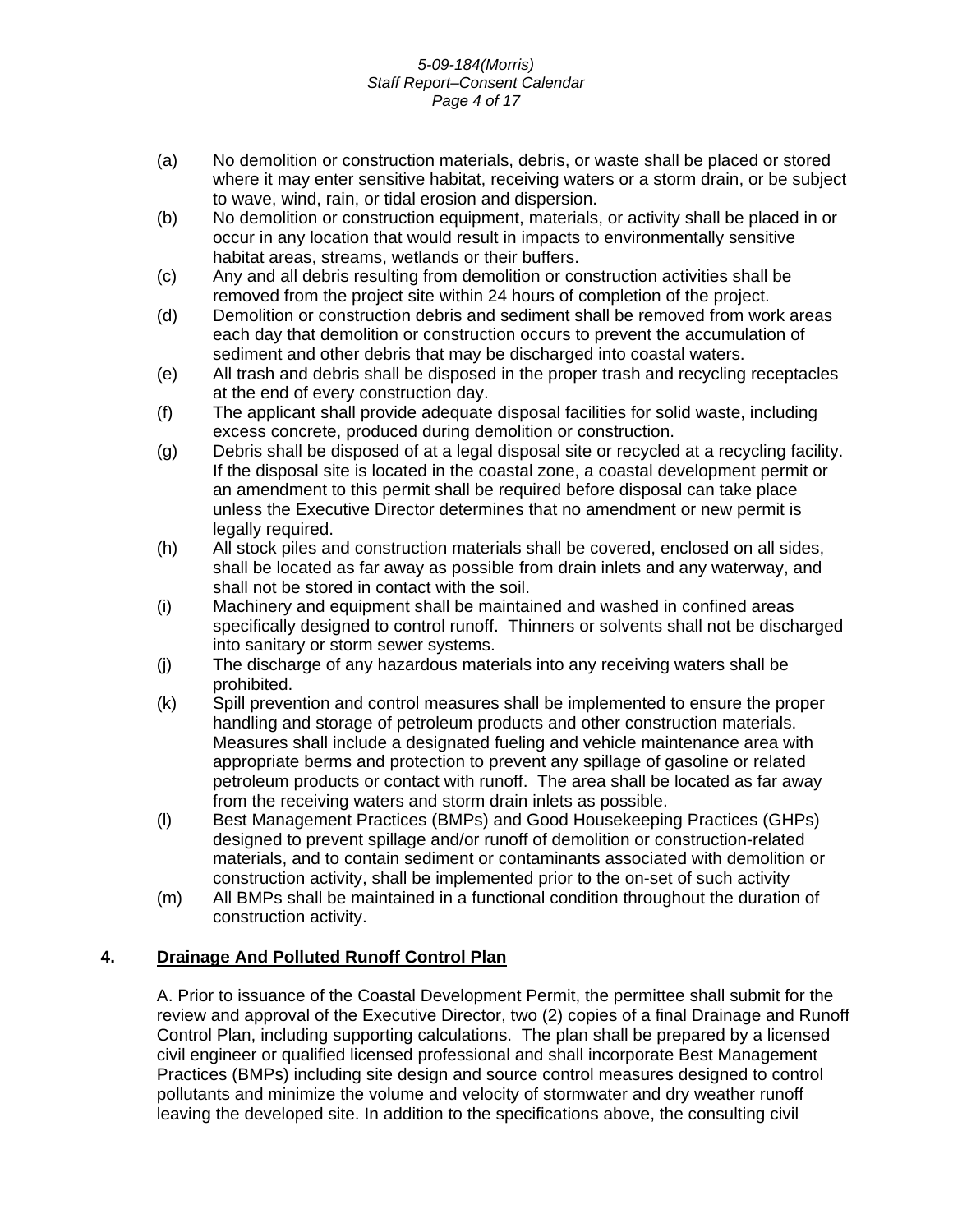#### *5-09-184(Morris) Staff Report–Consent Calendar Page 5 of 17*

engineer or qualified licensed professional shall certify in writing that the final Drainage and Runoff Control Plan is in substantial conformance with the following minimum requirements:

- 1. BMPs should consist of site design elements and/or landscape based features or systems that serve to maintain site permeability, avoid directly connected impervious area and/or retain, infiltrate, or filter runoff from rooftops, driveways and other hardscape areas on site, where feasible. Examples of such features include but are not limited to porous pavement, pavers, rain gardens, vegetated swales, infiltration trenches, cisterns.
- 2. Landscaping materials shall consist of native or other low-maintenance plant selections which have low water and chemical treatment demands, consistent with Special Condition 5, Landscaping Requirements. An efficient irrigation system designed based on hydrozones and utilizing drip emitters or micro-sprays or other efficient design should be utilized for any landscaping requiring water application.
- 3. Runoff shall be conveyed off site in a non-erosive manner. Energy dissipating measures shall be installed at the terminus of outflow drains.
- 4. Should any of the project's surface or subsurface drainage/filtration structures or other BMPs fail or result in increased erosion, the applicant/landowner or successor-ininterest shall be responsible for any necessary repairs to the drainage/filtration system or BMPs and restoration of the eroded area. Should repairs or restoration become necessary, prior to the commencement of such repair or restoration work, the applicant shall submit a repair and restoration plan to the Executive Director to determine if an amendment or new coastal development permit is required to authorize such work.
- 5. The final Drainage and Runoff Control Plan shall be in conformance with the site/ development plans approved by the Coastal Commission. Any changes to the Coastal Commission approved site/development plans required by the consulting civil engineer/water quality professional or engineering geologist shall be reported to the Executive Director. No changes to the Coastal Commission approved final site/development plans shall occur without an amendment to the coastal development permit, unless the Executive Director determines that no amendment is legally required.

#### **5. Landscaping – Drought Tolerant, Non-Invasive Plants**

Vegetated landscaped areas shall only consist of native plants or non-native drought tolerant plants, which are non-invasive. No plant species listed as problematic and/or invasive by the California Native Plant Society (http://www.CNPS.org/), the California Invasive Plant Council (formerly the California Exotic Pest Plant Council) (http://www.calipc.org/), or as may be identified from time to time by the State of California shall be employed or allowed to naturalize or persist on the site. No plant species listed as a "noxious weed" by the State of California or the U.S. Federal Government shall be utilized within the property. All plants shall be low water use plants as identified by California Department of Water Resources (See: http://www.owue.water.ca.gov/docs/wucols00.pdf).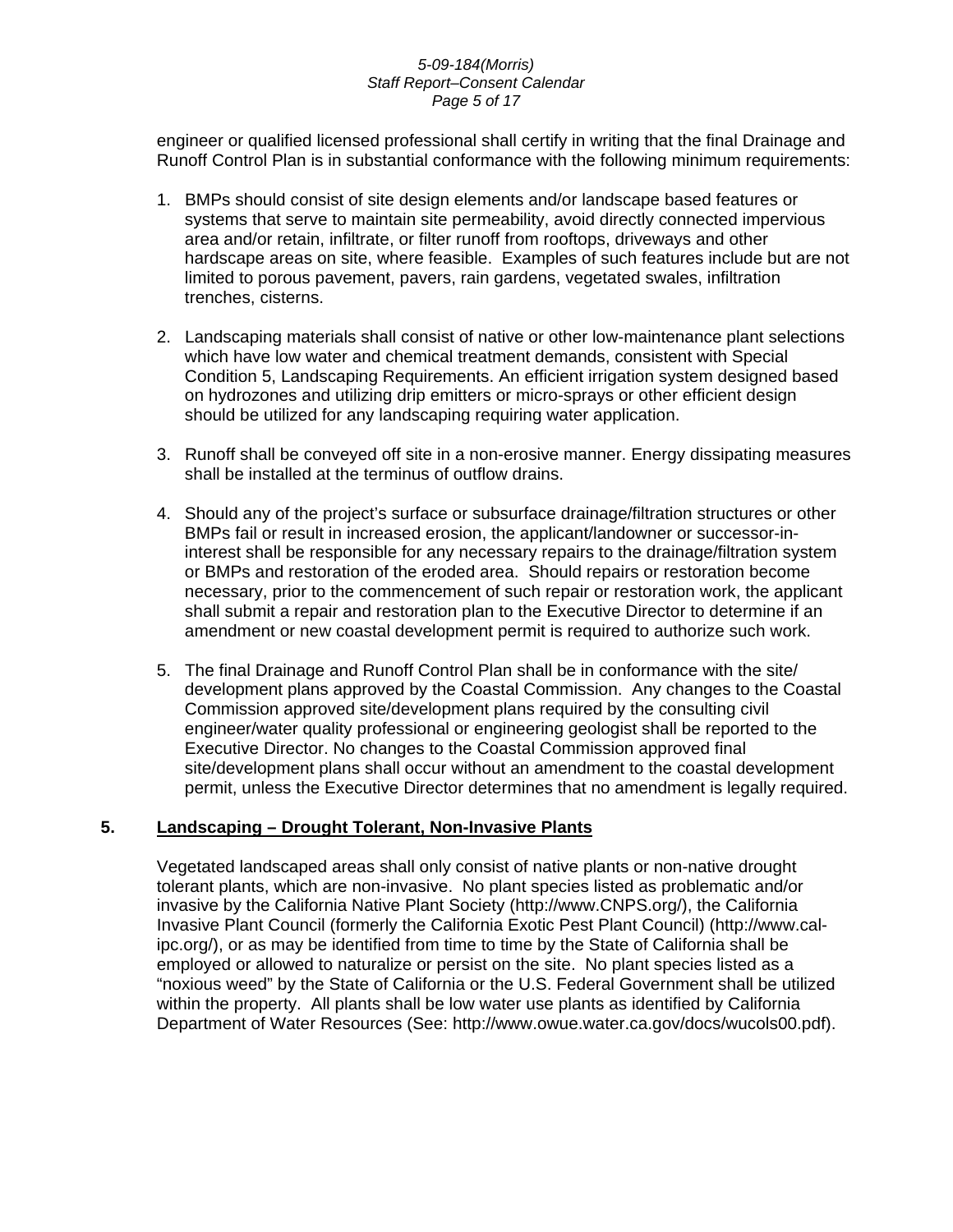#### *5-09-184(Morris) Staff Report–Consent Calendar Page 6 of 17*

#### **6. Future Development**

This permit is only for the development described in Coastal Development Permit No. 5-09- 184. Pursuant to Title 14 California Code of Regulations Section 13250(b)(6), the exemptions otherwise provided in Public Resources Code Section 30610(a) shall not apply to the development governed by Coastal Development Permit No. 5-09-184. Accordingly, any future improvements to the single-family house authorized by this permit, including but not limited to repair and maintenance identified as requiring a permit in Public Resources Section 30610(d) and Title 14 California Code of Regulations Sections 13252(a)-(b), shall require an amendment to Permit No. 5-09-184 from the Commission or shall require an additional coastal development permit from the Commission or from the applicable certified local government.

#### **7. Generic Deed Restriction**

**PRIOR TO ISSUANCE OF THE COASTAL DEVELOPMENT PERMIT, the applicant shall** submit to the Executive Director for review and approval documentation demonstrating that the landowner(s) have executed and recorded against the parcel(s) governed by this permit a deed restriction, in a form and content acceptable to the Executive Director: (1) indicating that, pursuant to this permit, the California Coastal Commission has authorized development on the subject property, subject to terms and conditions that restrict the use and enjoyment of that property; and (2) imposing the Special Conditions of this permit as covenants, conditions and restrictions on the use and enjoyment of the Property. The deed restriction shall include a legal description of the entire parcel or parcels governed by this permit. The deed restriction shall also indicate that, in the event of an extinguishment or termination of the deed restriction for any reason, the terms and conditions of this permit shall continue to restrict the use and enjoyment of the subject property so long as either this permit or the development it authorizes, or any part, modification, or amendment thereof, remains in existence on or with respect to the subject property.

#### **IV. FINDINGS AND DECLARATIONS:**

The Commission hereby finds and declares:

#### **A. PROJECT LOCATION AND DESCRIPTION**

The subject site is located at 1520 West Oceanfront within the City of Newport Beach, Orange County (Exhibits 1 and 2). The lot size is 3,075 square feet. The City of Newport Beach Land Use Plan (LUP) designates the site Two-Family Residential and the proposed project adheres to this designation. The project is located within an existing urban residential area, between  $16<sup>th</sup>$  and  $15<sup>th</sup>$ Street on the Balboa Peninsula (between the Newport Pier and the Balboa Pier).

The site is a beachfront lot located between the first public road and the sea. The lot is currently developed with a two-story single-family residence, it is rectangular in shape, near level and bordered by developed single-family lots. There is a paved walkway/bikeway and wide sandy beach (approximately 450 feet wide) between the subject property and the Pacific Ocean. Due to its oceanfront location, the project site may be potentially exposed to the hazard of wave up-rush during a severe storm event.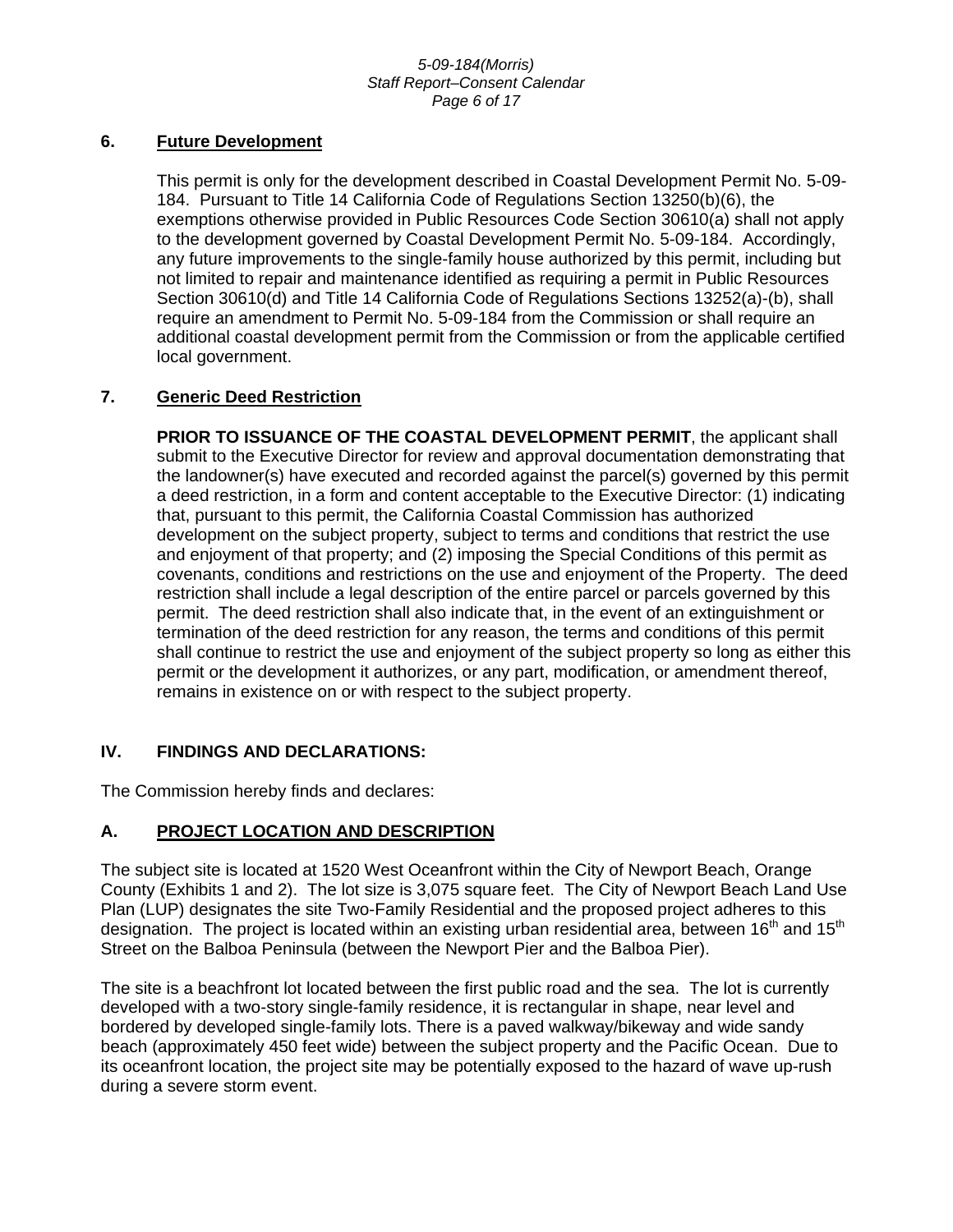#### *5-09-184(Morris) Staff Report–Consent Calendar Page 7 of 17*

The proposed project will not have an adverse effect on public access. The project site is located along the portion of Oceanfront bordered by the City's paved beachfront public lateral access way (boardwalk). The property line extends to the inland extent of the City's paved boardwalk. The Commission has found through previous permit actions in this area that the City's setback in this area is acceptable for maintaining public access. The proposed project is consistent with the City's 5-foot required setback from the seaward property line. Vertical public access to this beach is available at the end of 16<sup>th</sup> Street, approximately 60 feet west of the site, and at the end of 15<sup>th</sup> Street, approximately 180 feet east of the site. Lateral public access is available along the paved boardwalk and wide sandy beach seaward of the subject site.

The applicant is proposing to demolish an existing two-story single-family residence and construct a new 3,514 square foot, two-story, 24-feet high single-family residence with an attached 578 square foot garage, balcony deck, hardscape improvements including new concrete side yard walkways, a new east property line 6' tall privacy screen wall and no landscaping (Exhibit 3). No landscaping is proposed as the side yards and front patio are proposed to be paved. The site is designed to drain away from the beach front, from the front patio down the side yards to the rear alley and ultimately the City's storm drain system. No on-site infiltration or other water quality BMPs are proposed. Therefore, the Commission is requiring preparation of an adequate drainage and runoff control plan to address runoff from the site in the post-construction condition. Since landscaping can be part of a good drainage and runoff control plan, landscaping requirements are also identified in the conditions. No oceanfront encroachments are proposed as the property line comes up to the City's paved boardwalk.

# **B. HAZARDS**

Development adjacent to the ocean is inherently hazardous. Development which may require a protective device in the future cannot be allowed due to the adverse impacts such devices have upon, among other things, public access, visual resources and shoreline processes. To minimize the project's impact on shoreline processes, and to minimize risks to life and property, the development has been conditioned for one or more of the following: require an appropriate setback from the water; require a drainage and runoff control plan to direct, treat, and minimize the flow of water offsite; prohibit construction of protective devices (such as a seawall) in the future; and to require that the landowner and any successor-in-interest assume the risk of undertaking the development. As conditioned, the Commission finds that the development conforms to the requirements of Sections 30235 and 30253 of the Coastal Act regarding the siting of development in hazardous locations.

# **C. DEVELOPMENT**

The development is located within an existing developed area and is compatible with the character and scale of the surrounding area. However, the proposed project raises concerns that future development of the project site potentially may result in a development which is not consistent with the Chapter 3 policies of the Coastal Act. To assure that future development is consistent with the Chapter 3 policies of the Coastal Act, the Commission finds that a future improvements special condition be imposed. As conditioned the development conforms with the Chapter 3 policies of the Coastal Act.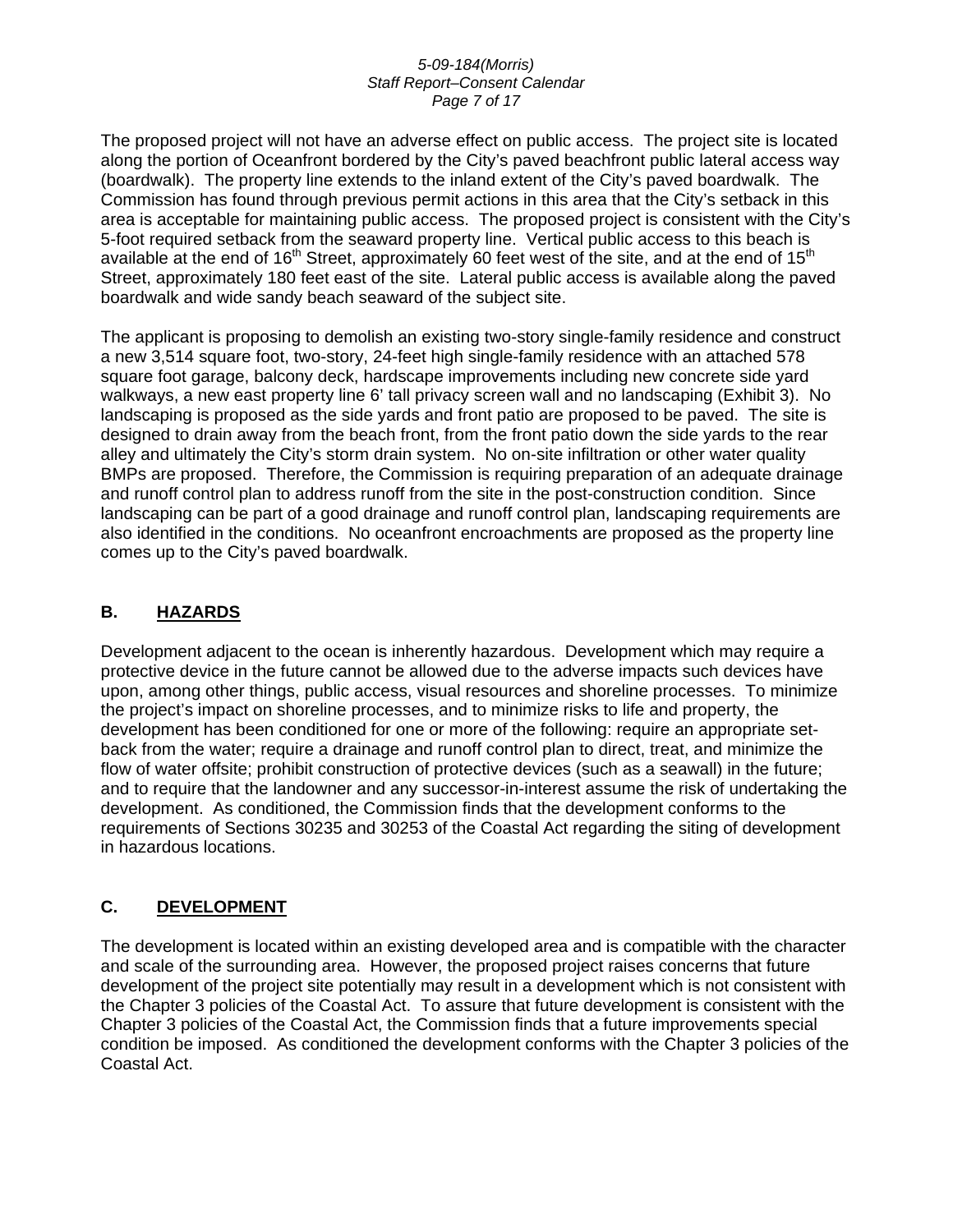#### *5-09-184(Morris) Staff Report–Consent Calendar Page 8 of 17*

# **D. PUBLIC ACCESS**

The proposed development will not affect the public's ability to gain access to, and/or to use the coast and nearby recreational facilities. Therefore, as proposed the development, as conditioned, conforms with Sections 30210 through 30214, Sections 30220 through 30224, and 30252 of the Coastal Act.

# **E. WATER QUALITY**

The proposed development has a potential for a discharge of polluted runoff from the project site into coastal waters. The development, as proposed and as conditioned, incorporates design features to minimize the effect of construction and post-construction activities on the marine environment. These design features include, but are not limited to, one or more of the following: the appropriate management of equipment and construction materials, reducing runoff through the use of permeable surfaces, the use of non-invasive drought tolerant vegetation to reduce and treat the runoff discharged from the site, and for the use of post-construction best management practices to minimize the project's adverse impact on coastal waters. Therefore, the Commission finds that the proposed development, as conditioned, conforms with Sections 30230 and 30231 of the Coastal Act regarding the protection of water quality to promote the biological productivity of coastal waters and to protect human health.

# **F. DEED RESTRICTION**

To ensure that any prospective future owners of the property are made aware of the applicability of the conditions of this permit, the Commission imposes one additional condition requiring that the property owner record a deed restriction against the property, referencing all of the above Special Conditions of this permit and imposing them as covenants, conditions and restrictions on the use and enjoyment of the Property. Thus, as conditioned, any prospective future owner will receive actual notice of the restrictions and/or obligations imposed on the use and enjoyment of the land including the risks of the development and/or hazards to which the site is subject, and the Commission's immunity from liability.

# **G. LOCAL COASTAL PROGRAM**

Coastal Act section 30604(a) states that, prior to certification of a local coastal program ("LCP"), a coastal development permit can only be issued upon a finding that the proposed development is in conformity with Chapter 3 of the Act and that the permitted development will not prejudice the ability of the local government to prepare an LCP that is in conformity with Chapter 3. The Land Use Plan for the City of Newport Beach was effectively certified on May 19, 1982. The certified LUP was updated on October 2005. As conditioned, the proposed development is consistent with Chapter 3 of the Coastal Act and with the certified Land Use Plan for the area. Approval of the project, as conditioned, will not prejudice the ability of the local government to prepare an LCP that is in conformity with the provisions of Chapter 3 of the Coastal Act.

# **H. CALIFORNIA ENVIRONMENTAL QUALITY ACT**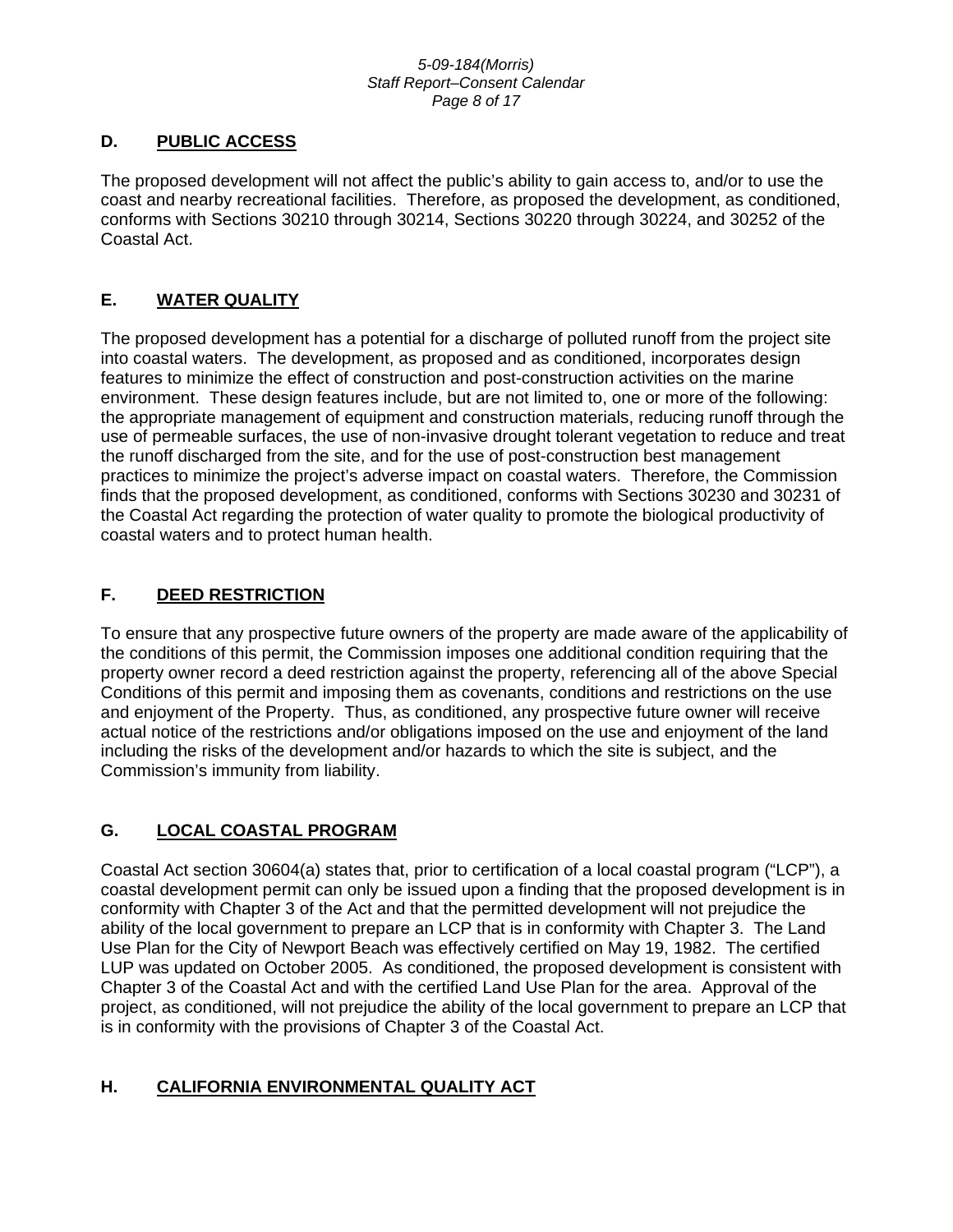#### *5-09-184(Morris) Staff Report–Consent Calendar Page 9 of 17*

As conditioned, there are no feasible alternatives or additional feasible mitigation measures available that would substantially lessen any significant adverse effect that the activity may have on the environment. Therefore, the Commission finds that the proposed project, as conditioned to mitigate the identified impacts, is the least environmentally damaging feasible alternative and can be found consistent with the requirements of the Coastal Act to conform to CEQA.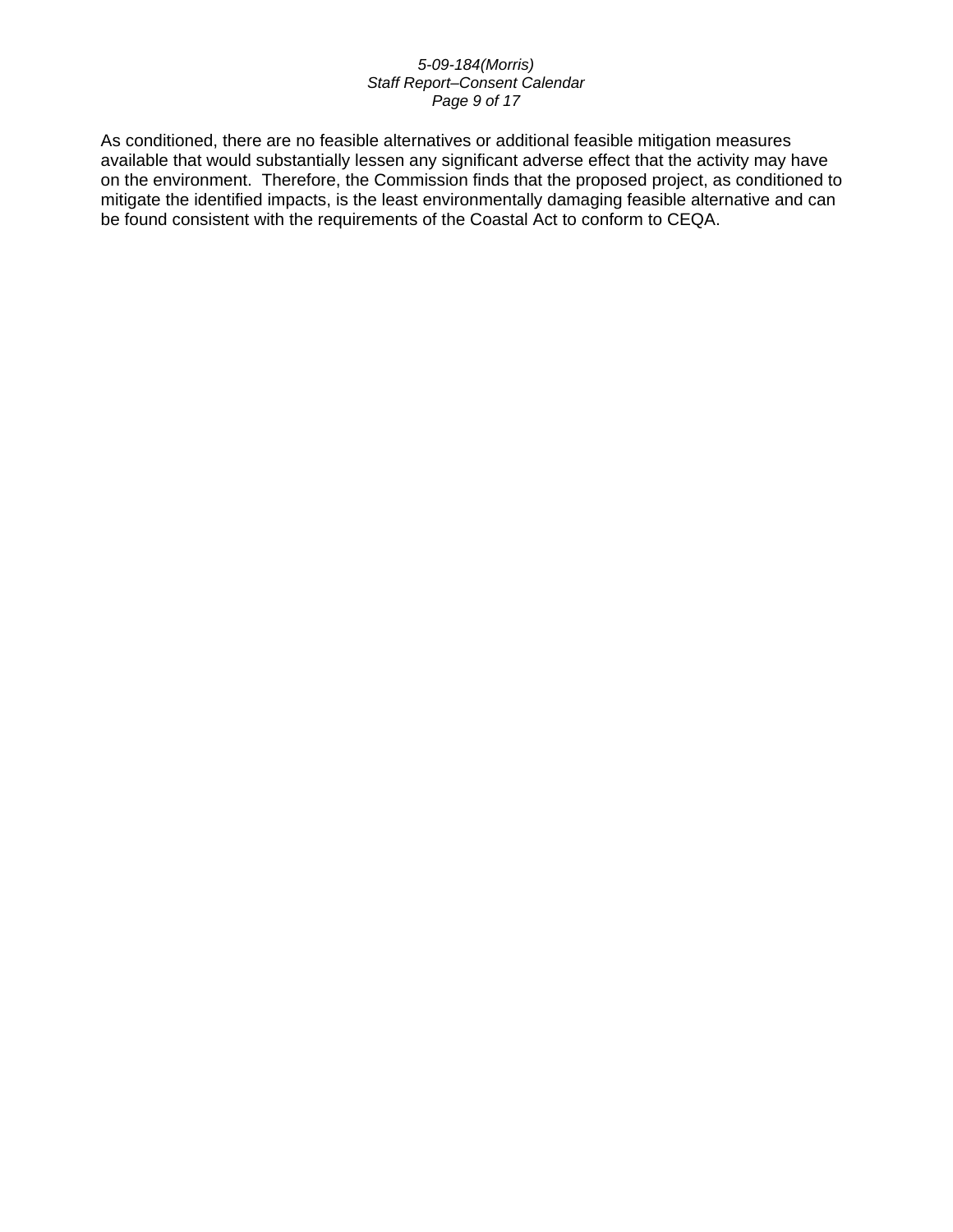#### *5-09-184(Morris) Staff Report–Consent Calendar Page 10 of 17*

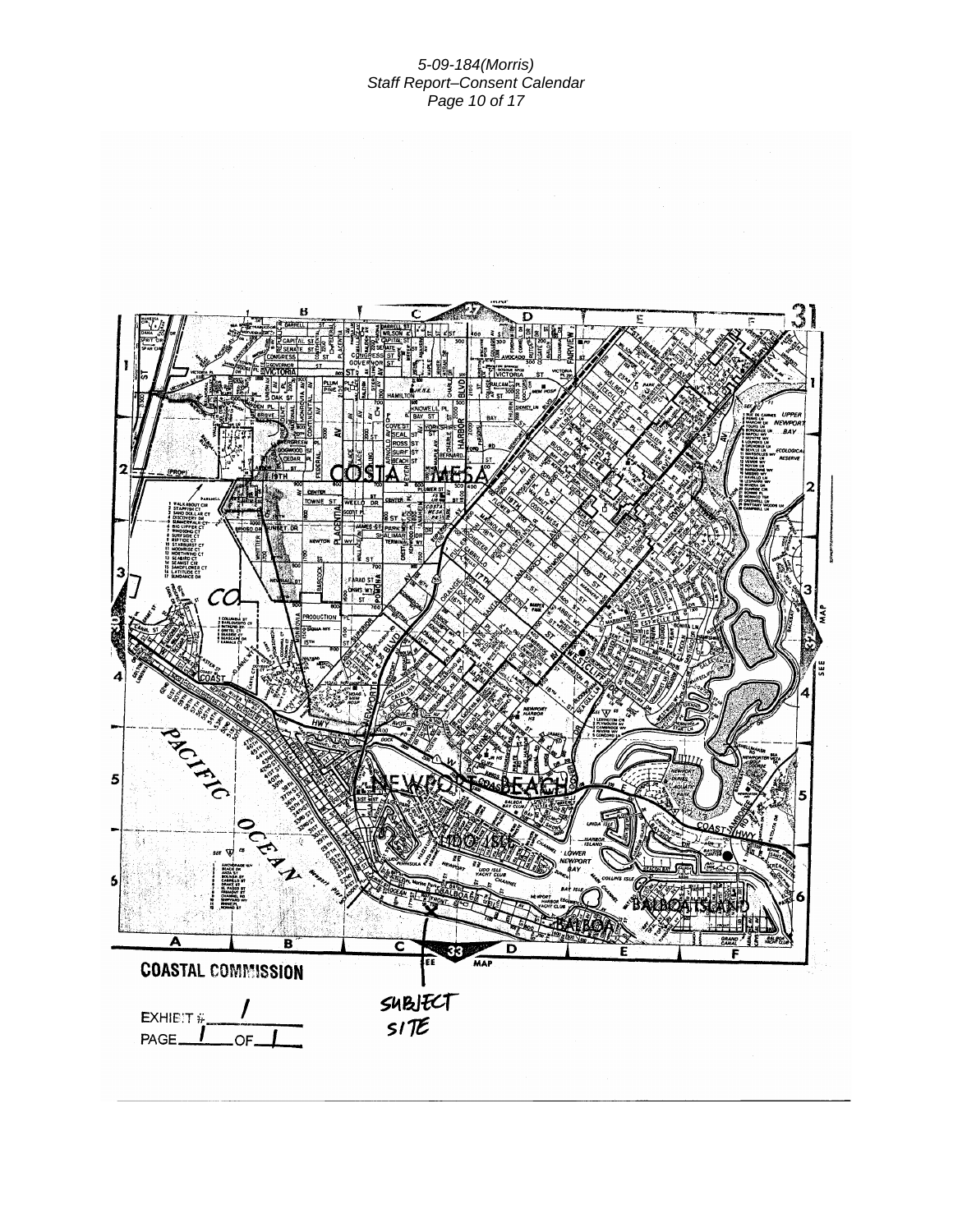#### *5-09-184(Morris) Staff Report–Consent Calendar Page 11 of 17*

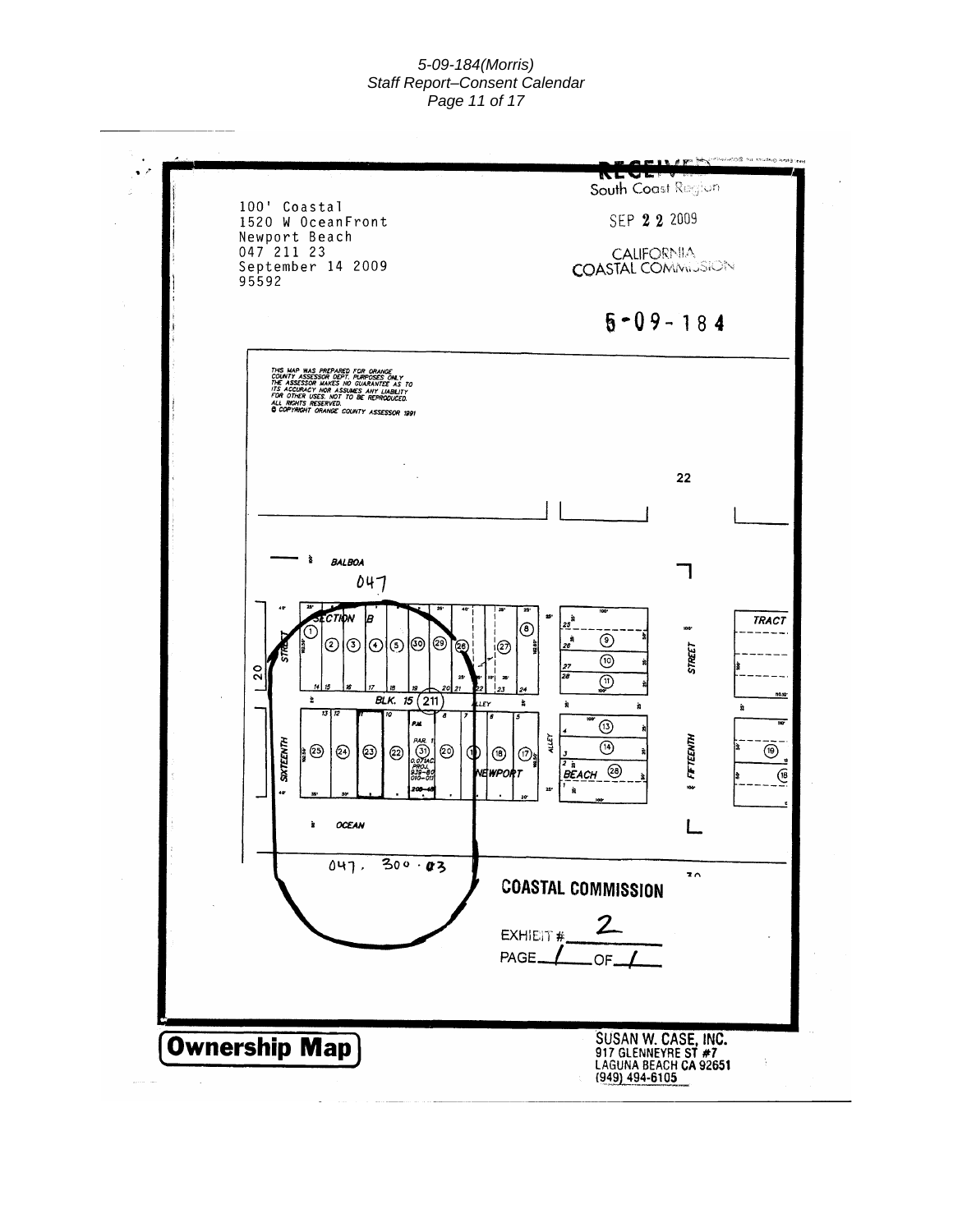#### *5-09-184(Morris) Staff Report–Consent Calendar Page 12 of 17*

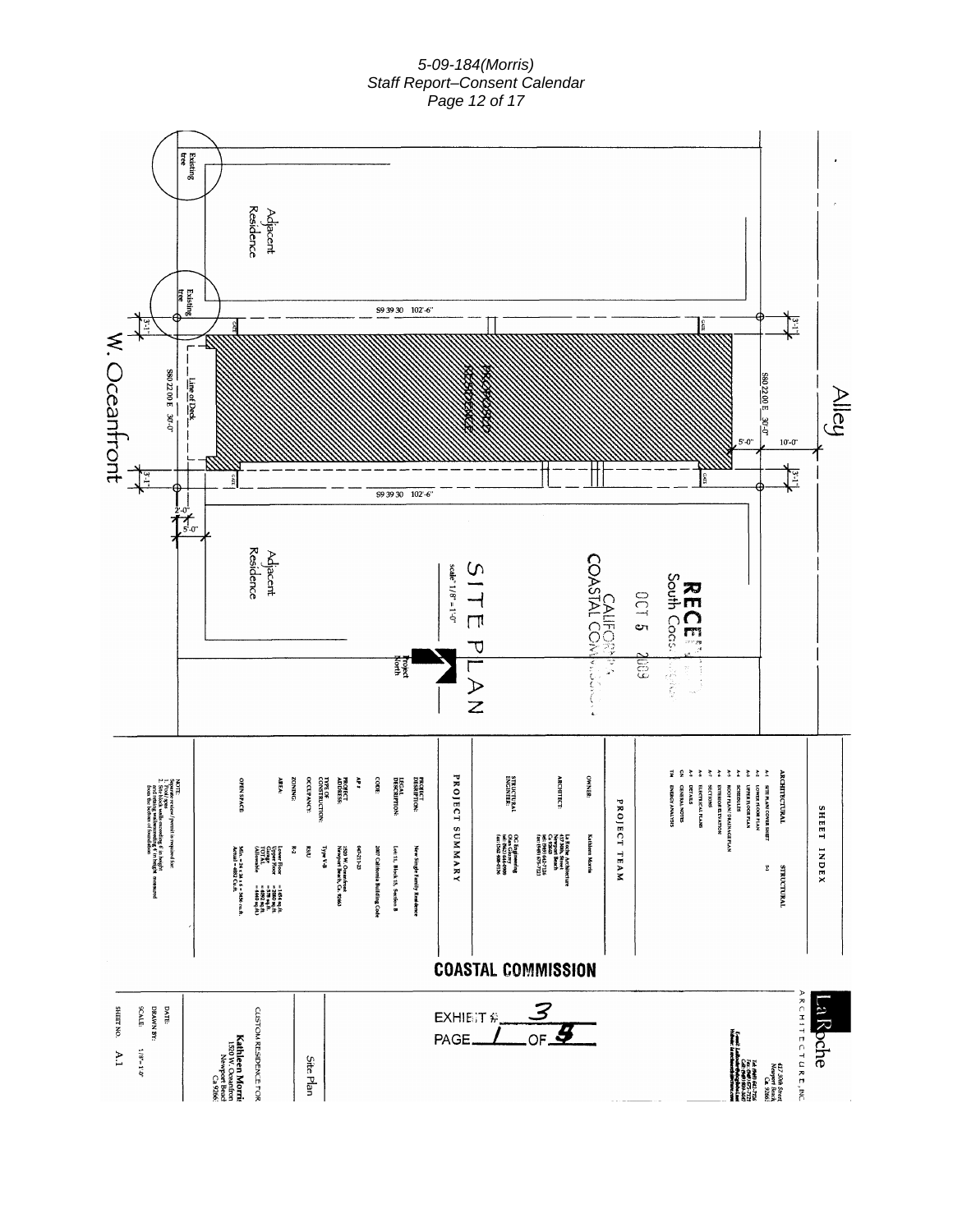#### *5-09-184(Morris) Staff Report–Consent Calendar Page 13 of 17*

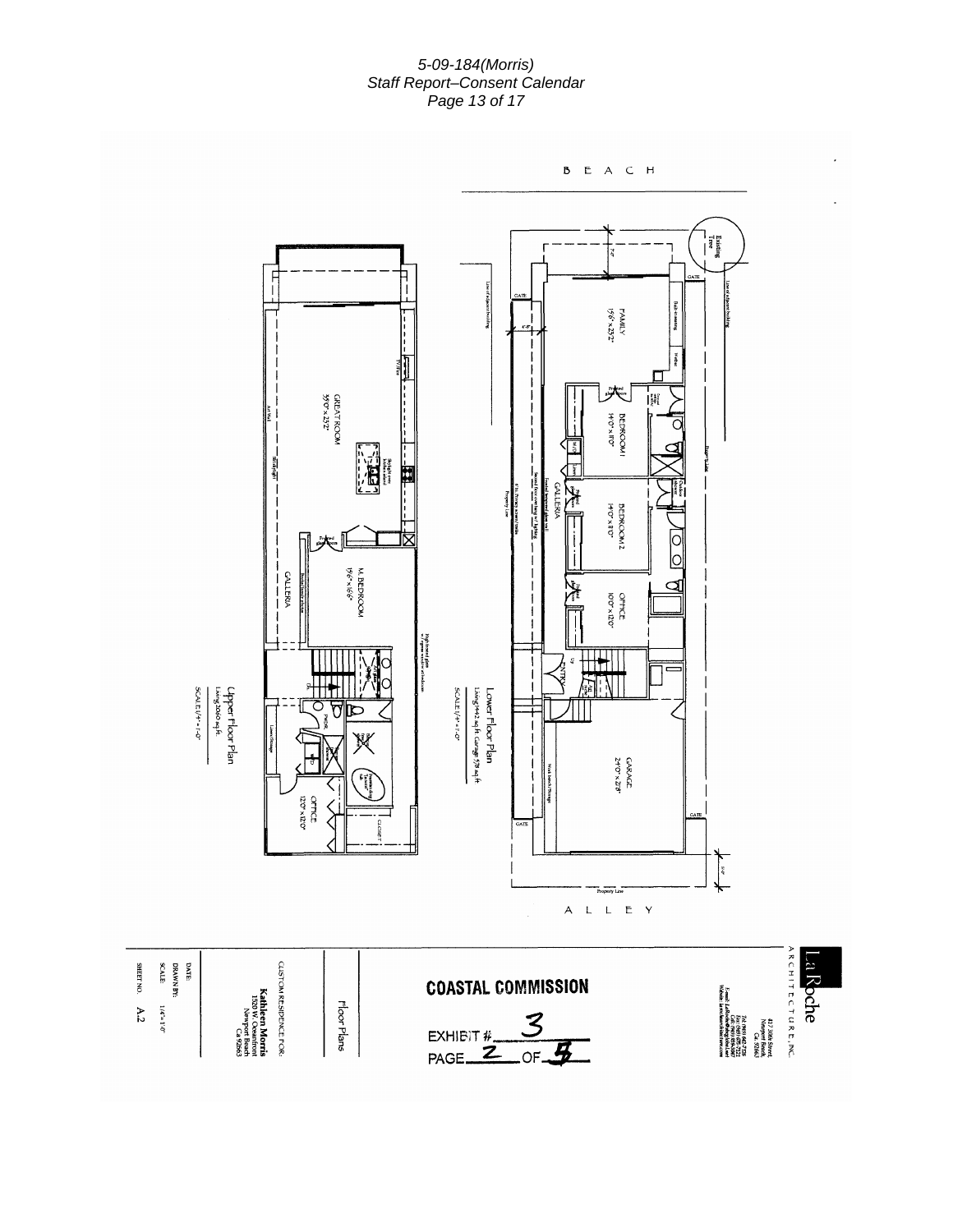*5-09-184(Morris) Staff Report–Consent Calendar Page 14 of 17* 

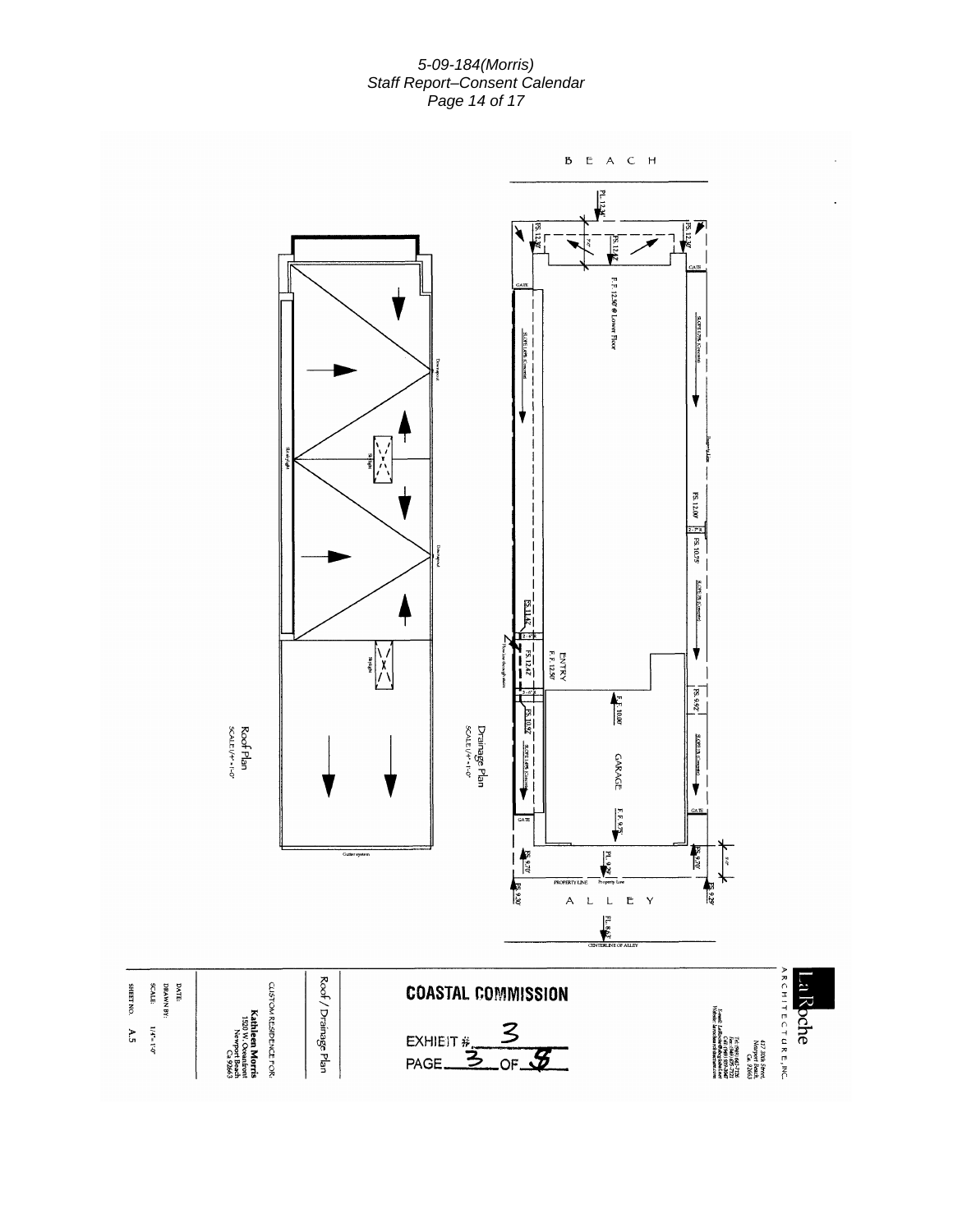#### *5-09-184(Morris) Staff Report–Consent Calendar Page 15 of 17*

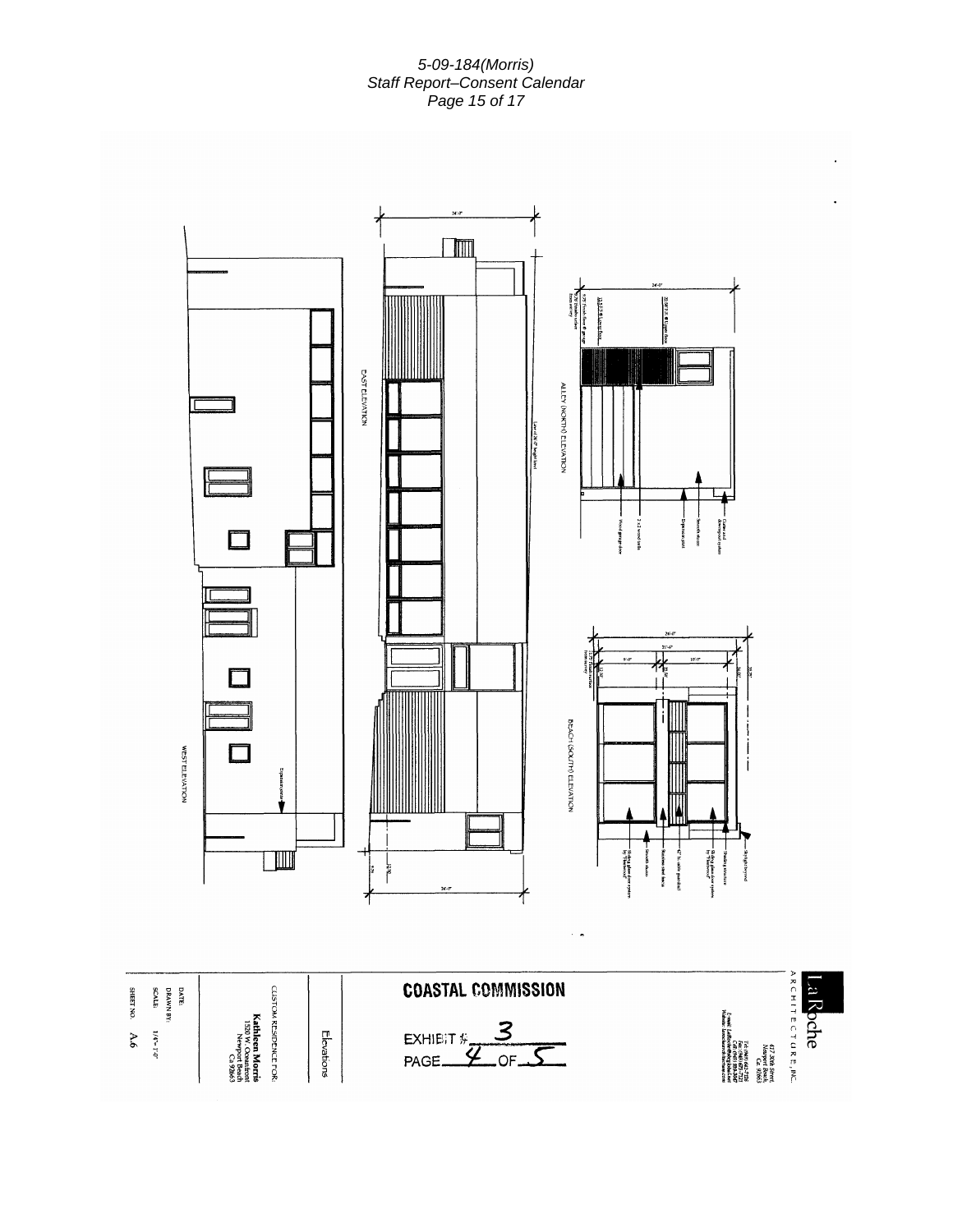*5-09-184(Morris) Staff Report–Consent Calendar Page 16 of 17*